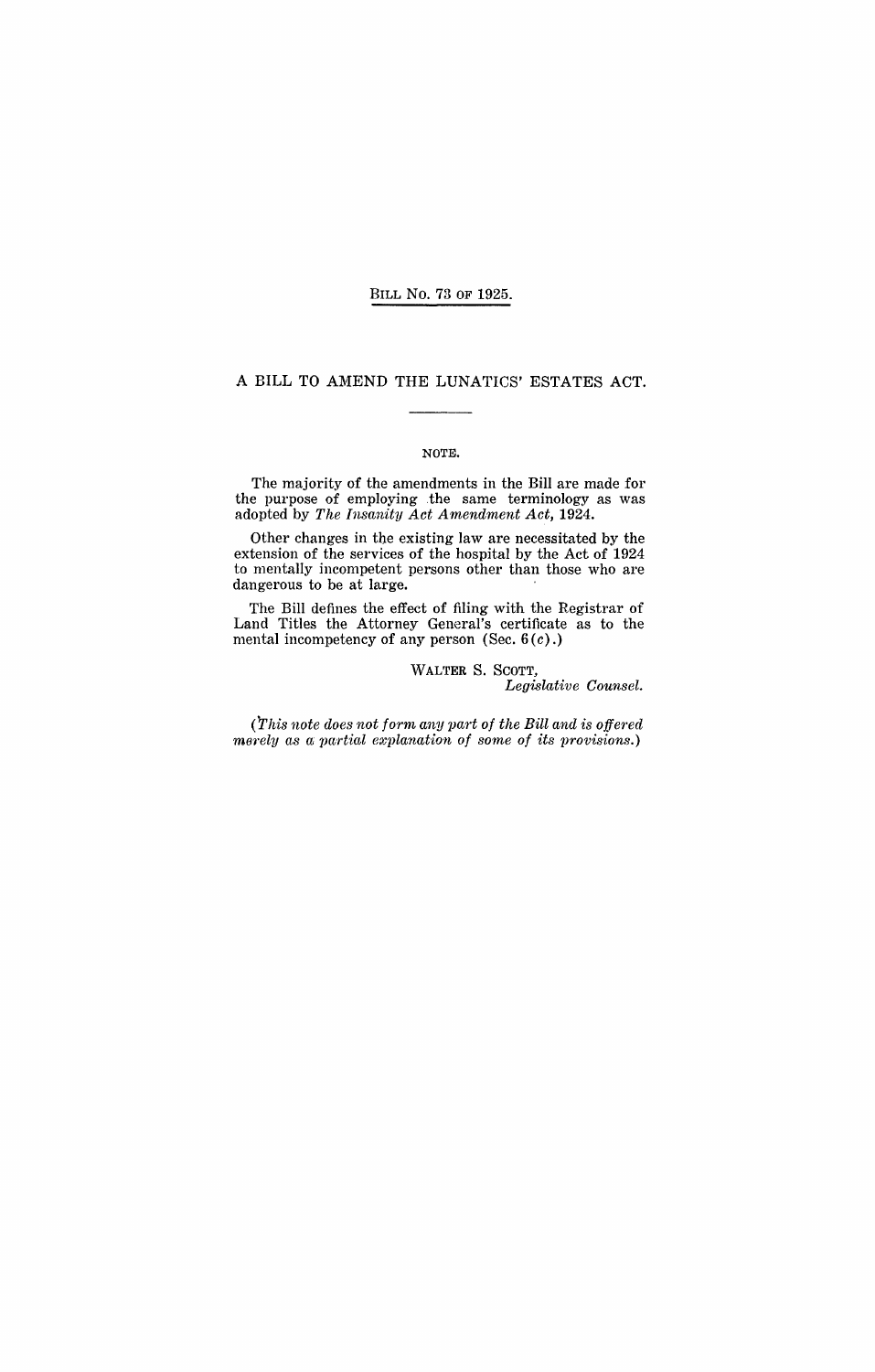# **BILL**

### No. 73 of 1925.

### An Act to amend The Lunatics' Estates Act.

*(Assented to* , 1925.)

H IS MAJESTY, by and with the advice and consent of the Legislative Assembly of the Province of Alberta, enacts as follows:

**1.** This Act may be cited as *"The Lunntics' Estates Act A 111cnd1'nent Act, 1925."* 

2. The Lunatics' Estates Act, being chapter 225 of the Revised Statutes of Alberta, 1922, is amended as to section 1 by striking out the words *"The Lunatics' Estates Act,"*  and substituting therefor the words "The Estates of the Mentally Incompetent Act."

3. Section 2 of the said Act is amended-

- (a) As to paragraph (a) thereof: By striking out the words "Lunatics' Estates," and substituting therefor the words "Estates of the Mentally Incompetent."
- $(b)$  As to paragraph  $(b)$  thereof: By striking out the same and substituting therefor the following:
	- $\sqrt[n]{(b)}$  'Mentally incompetent' includes every person who is mentally diseased. an idiot, of unsound mind, or feeble-minded."
- $\cdot$  (c) By adding as paragraph (c) the following:
	- $((c)$  'Hospital' shall mean the Provincial Hospital for Mental Diseases, or the Oliver Hospital for Mental Diseases, or any other hospital which may be designated as a mental disease hospital by the Lieutenant Governor in Council."
- 4. Section 3 of the said Act is amended-
	- (a) by striking out the words "Provincial Treasurer" where they occur in the third line, and substituting therefor the words "Attorney General or such other member of the Executive Council as may be entrusted with the administration of this Act"; and
	- $(b)$  by striking out the words "Lunatics' Estates" in the fourth line, and substituting therefor the words "Estates of the Mentally Incompetent"; and
	- $(c)$  by striking out the word "lunatics" in the sixth line, and substituting therefor the words "mentally incompetent persons"; and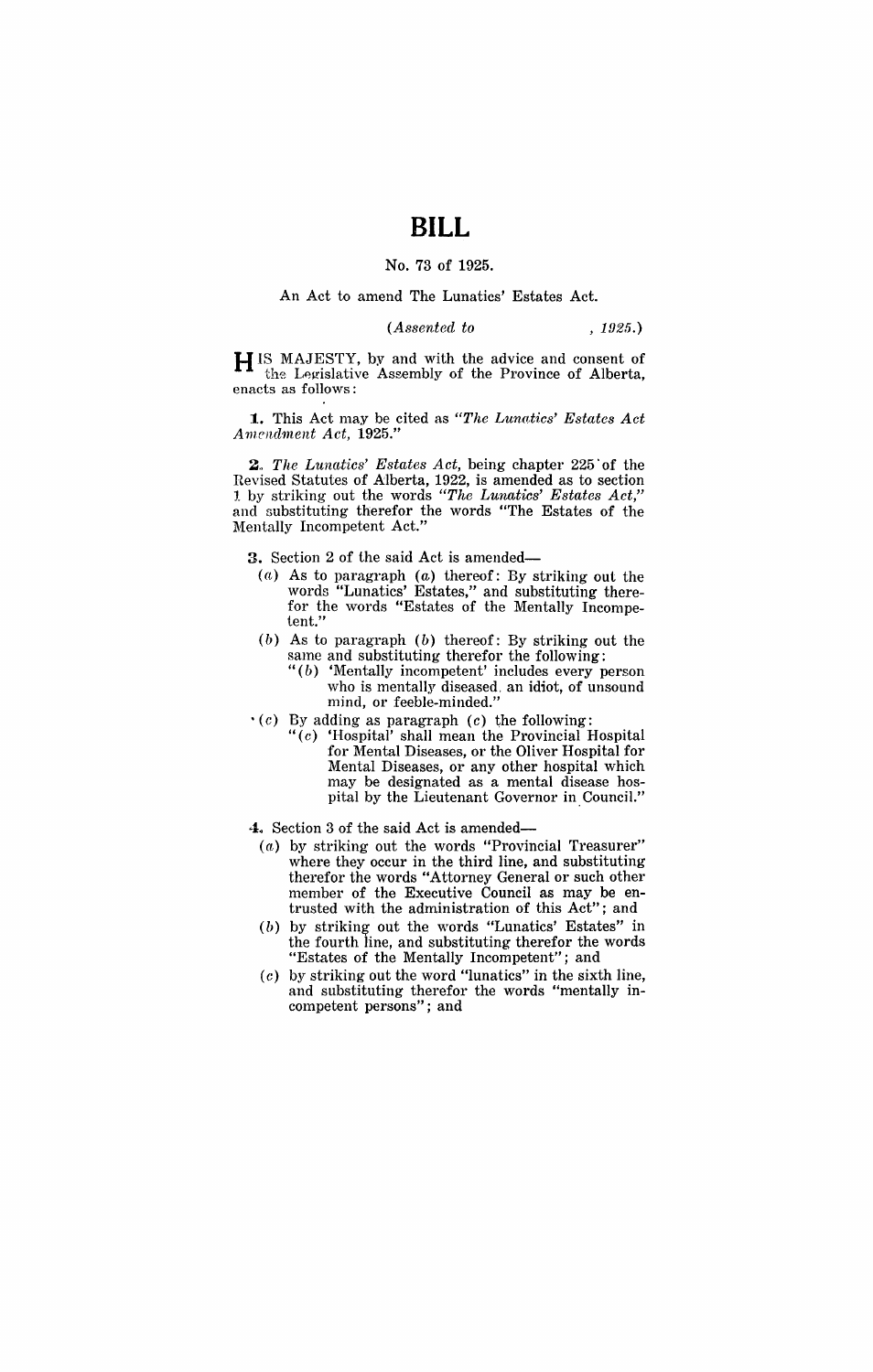$(d)$  by striking out the words "by order of the Lieutenant Governor in Council" in the seventh and eighth lines.

5. Section 4 of the said Act is hereby struck out, and the following substituted therefor:

**"4.** The administrator shall by his name of office be the guardian of any mentally incompetent person who is detained or under treatment in a hospital or any other provincial institution in the Province of Alberta under the provisions of *The Mentnl Diseases Act* or any Act or law which may from time to time be in force in the Province, and may act as guardian of the estate of any person determined under the Consolidated Rules of the Supreme Court of Alberta to be a lunatic without being required to furnish security as provided for by the said Rules."

6. Section 5 of the said Act is amended-

- (a) by striking out the words "the making of an order for the detention of a lunatic in an asylum for the insane," and substituting therefor the words "the admission of any mentally incompetent person to a hospital";
- (b) by striking out the word "lunatic" in the fifth line, and substituting therefor the words "mentally incompetent person";

(c) by adding as subsection (2) thereof the following: "(2) Upon receipt of such certificate the Registrar of Land Titles shall register the same and until he receives notice from the administrator of the withdrawal of the said certificate he shall not accept for registration any instrument affecting the mentally incompetent person's lands except an order of court, a certified copy of a writ of execution, a caveat, or any document subsequent to the said notice properly registerable in the course of proceedings for foreclosure or sale, unless such instrument is duly executed by the administrator or the registration is authorized by him.

**7.** Section 6 of the said Act is hereby struck out, and the following substituted therefor:

"6. Upon the removal of a mentally incompetent person on trial from a hospital by his friends, or his release or discharge pursuant to the provisions of *The Mental Diseases Act* or his escape therefrom, the administrator may retain the control and administration of the estate so long as is in his discretion necessary or desirable in the interests of such person or his estate, or he may delegate the guardianship pursuant to the provisions of section 15 of this Act.'

**8.** Section 7 of the said Act is amended by striking out the word "lunatic" wherever it occurs therein, and substituting therefor the words "mentally incompetent person."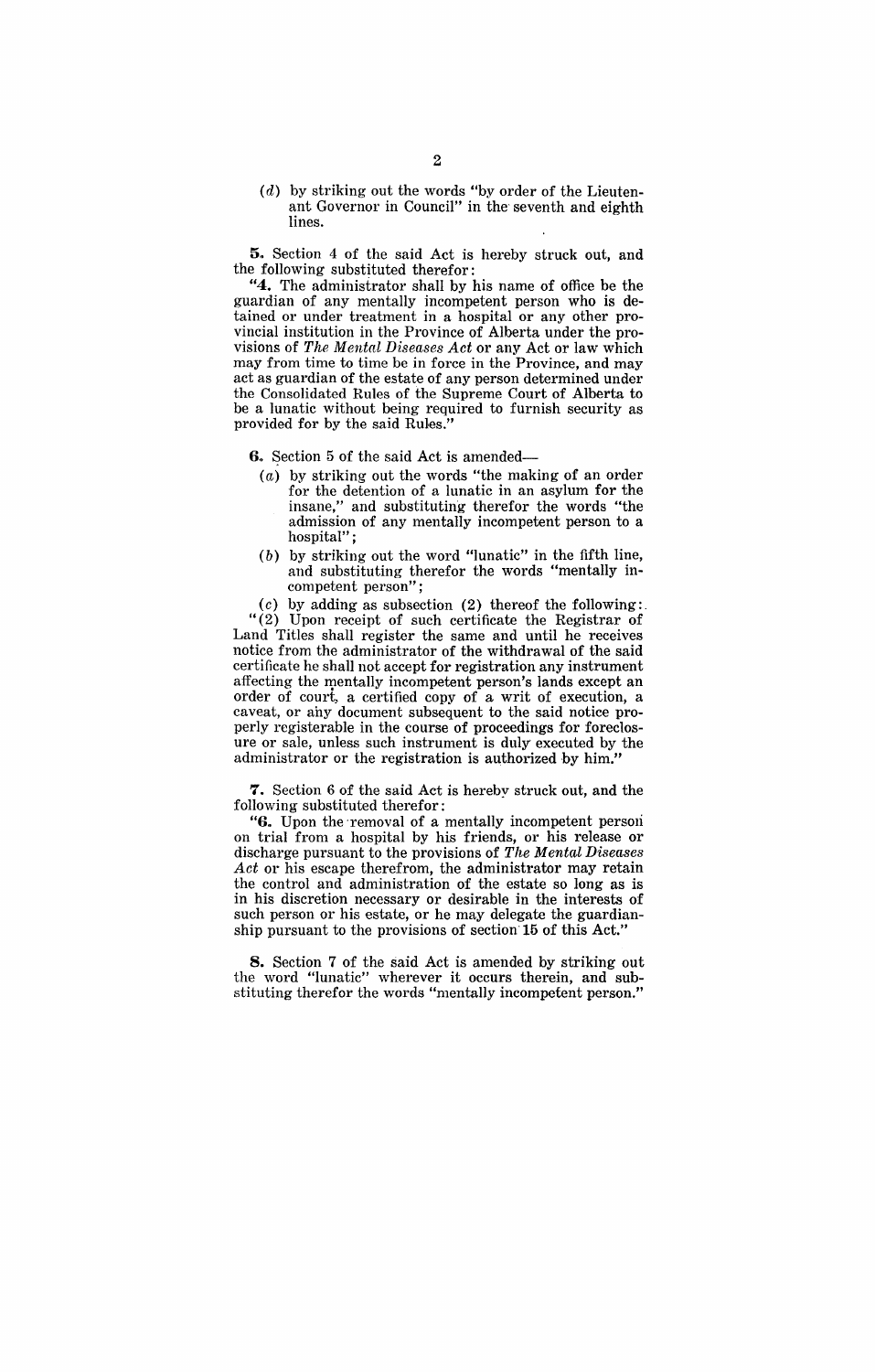9. Section 8 of the said Act is amended by striking out the word "lunatic" wherever it occurs therein, and substituting therefor the words "mentally incompetent person."

10. Section 9 of the said Act is amended by striking out the word "lunatic" wherever it occurs therein, and substituting therefor the words "mentally incompetent person."

11. Section 10 of the said Act is hereby struck out, and the following substituted therefor:

"10. Upon the discontinuance of his administration of a mentally incompetent person's estate the administrator may retain out of the estate of such person such amounts as may be necessary to pay any amounts due to the Government in respect of such person."

12. Section 11 of the said Act is amended-

- (a) by striking out the word "lunatic" where it occurs therein, and substituting therefor the words "mentally incompetent person"; and
- (b) by striking out the words "Provincial Treasurer" and substituting therefor the words "Attorney General."

13. Section 13 of the said Act is amended by striking out the word "lunatic" wherever it occurs therein, and substituting therefor the words "mentally incompetent person."

14. Section 14 of the said Act is amended by striking out the word "lunatic" wherever it occurs therein, and substituting therefor the words "mentally incompetent person."

15. Section 15 of the said Act is amended by striking Qut the word "lunatic" wherever it occurs therein, and substituting therefor the words "mentally incompetent person."

16. $-(1)$  Section 16 of the said Act is amended as to subsection (1)-

- $(a)$  by striking out the words "Administrator of Lunatics' Estates of the Province of Manitoba," and substituting therefor the words "Administrator of Estates of Insane Persons for the Province of Manitoba"; and
- (b) by striking out the word "lunatic" where it occurs in the fourth line, and substituting therefor the word "person"; and
- (c) by striking out the words "Administrator of Lunatics' Estates of the Province of Saskatchewan," and substituting therefor the words "Administrator of Estates of the Mentally Incompetent of the Province of Saskatchewan";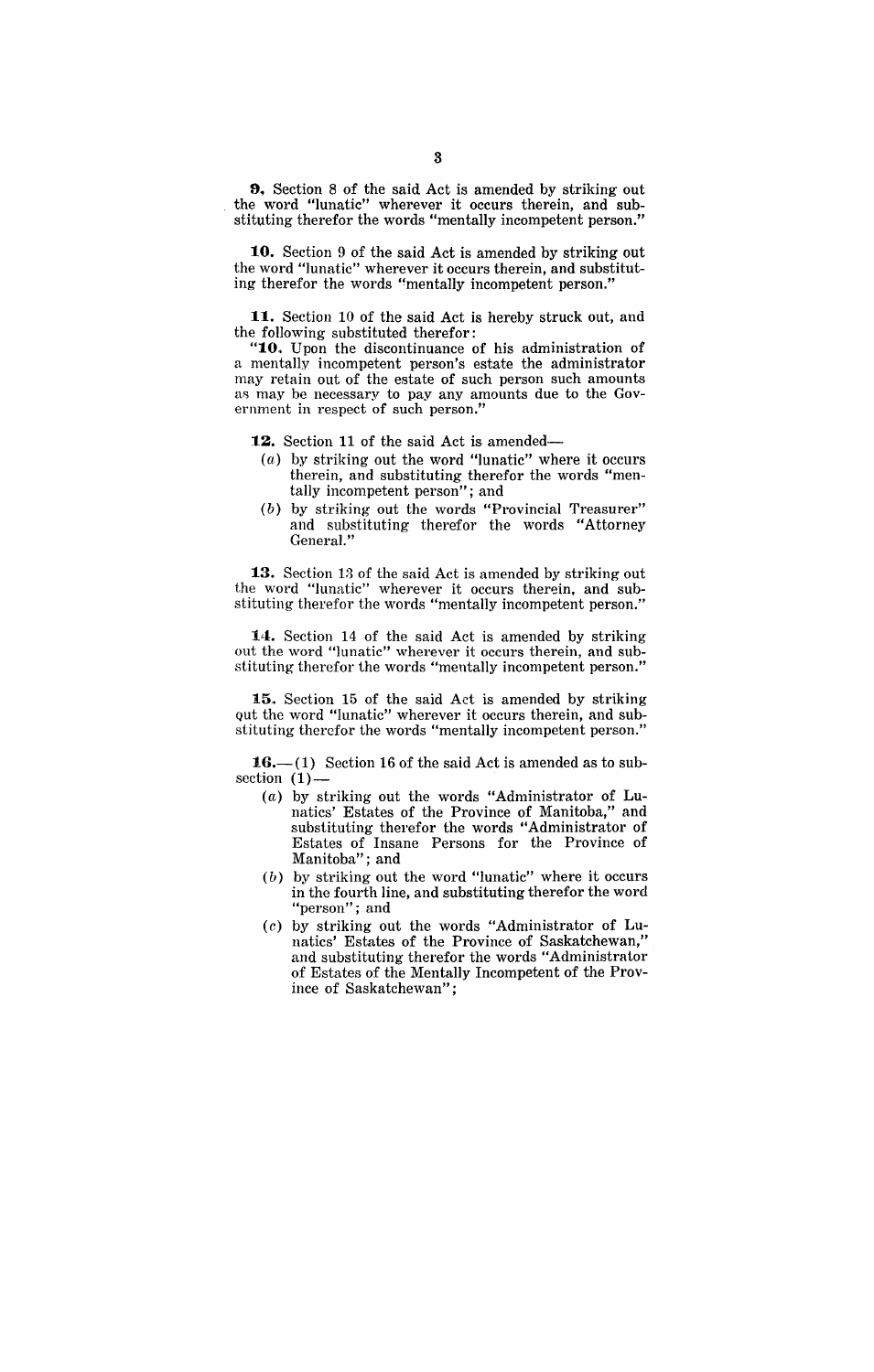- $(d)$  by striking out the word "lunatic" where it occurs in the ninth line, and substituting therefor the words "mentally incompetent person";
- (e) by striking out the words "an asylum" where they occur in the ninth line, and substituting therefor the words "a hospital."

(2) Section 16 of the said Act is amended as to subsection (2) thereof by striking out the words "Lunatics' Estates" where they occur therein, and substituting the words "Estates of the Mentally Incompetent."

**17.** Section 18 of the said Act is amended as to subsection (1) by striking out the words "lunatics' estates," and substituting therefor the words "estates of the mentally incompetent.'

**18.** Section 19 of the said Act is amended as to subsection (1) by striking out the word "insane," and substituting therefor the words "mentally incompetent."

**19.** Section 21 is added to the said Act as follows:

" $21$ .-(1) The officer known as the Administrator of Lunatics' Estates is continued under the name of the Administrator of Estates of the Mentally Incompetent, and it is hereby declared that the change in the title of the said officer made by this Act shall not affect any rights, powers, duties or obligations of the said officer or render defective any action or other proceedings by or against him, or any act done by him or any instrument filed in the Land Titles Office but that actions or proceedings that might have been commenced or continued by or against him in his former name of office may be commenced or continued by or against him in his new name.

"(2) Property real and personal held by the Administrator of Lunatics' Estates at the date when this Act comes into force shall continue to be vested in that officer by the name of Administrator of Estates of the Mentally Incompetent, and all certificates of title, transfers, agreements, mortgages, leases, discharges, bills of sale, chattel mortgages and other instruments of any nature or kind whatsoever in any way affecting the title thereto in which the Administrator of Lunatics' Estates is mentioned shall be read and construed as if the name Administrator of Estates of the Mentally Incompetent were substituted therefor.

"(3) Orders in council and regulations heretofore made affecting the Administrator of Lunatics' Estates shall continue to apply to the Administrator of Estates of the Mentally Incompetent."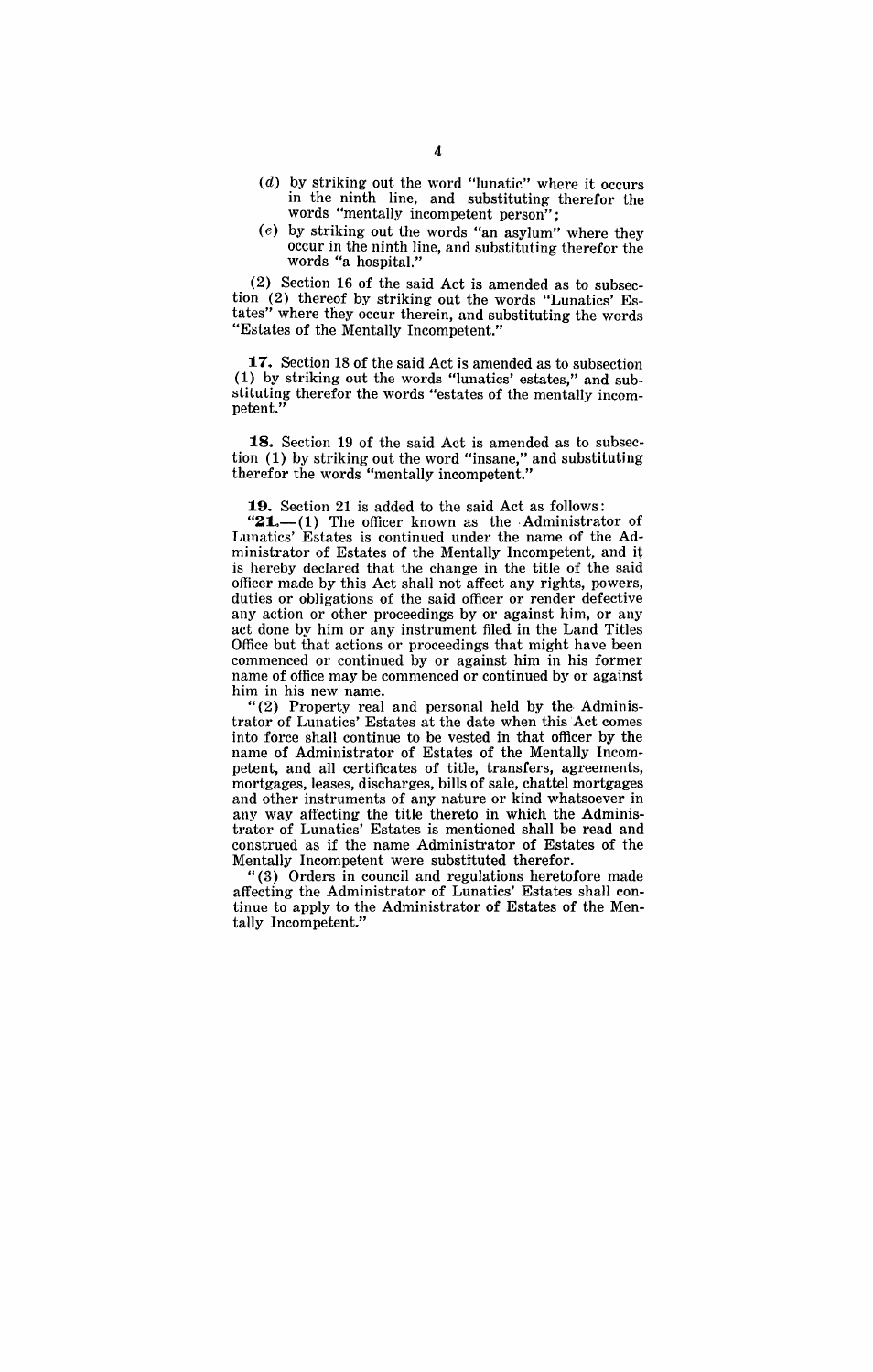**20.** The schedule to the said Act is amended by striking out form A, and substituting therefor the following form: "FORM A.

*"(Section* 5.)

"I hereby certify that ......................... , of the

...................... , of ........................... , in the Province of Alberta, is a mentally incompetent person and is now detained in *(name* of institution) (or was so detained but has been temporarily discharged and removed therefrom) pursuant to the provisions of *The Mental Di8 ea8e8 Act.* 

"And I further certify that ........................ . under the provisions of *The E8tates* of *The* Menta1ly *1nc01n-* $$ 

"Dated at the City of Edmonton,

Province of Alberta, this .... . day of ............... 192 ... . . . . . . ~ . . ,. . . . . . . . . . . . . . . . . . . . "Attorney General."